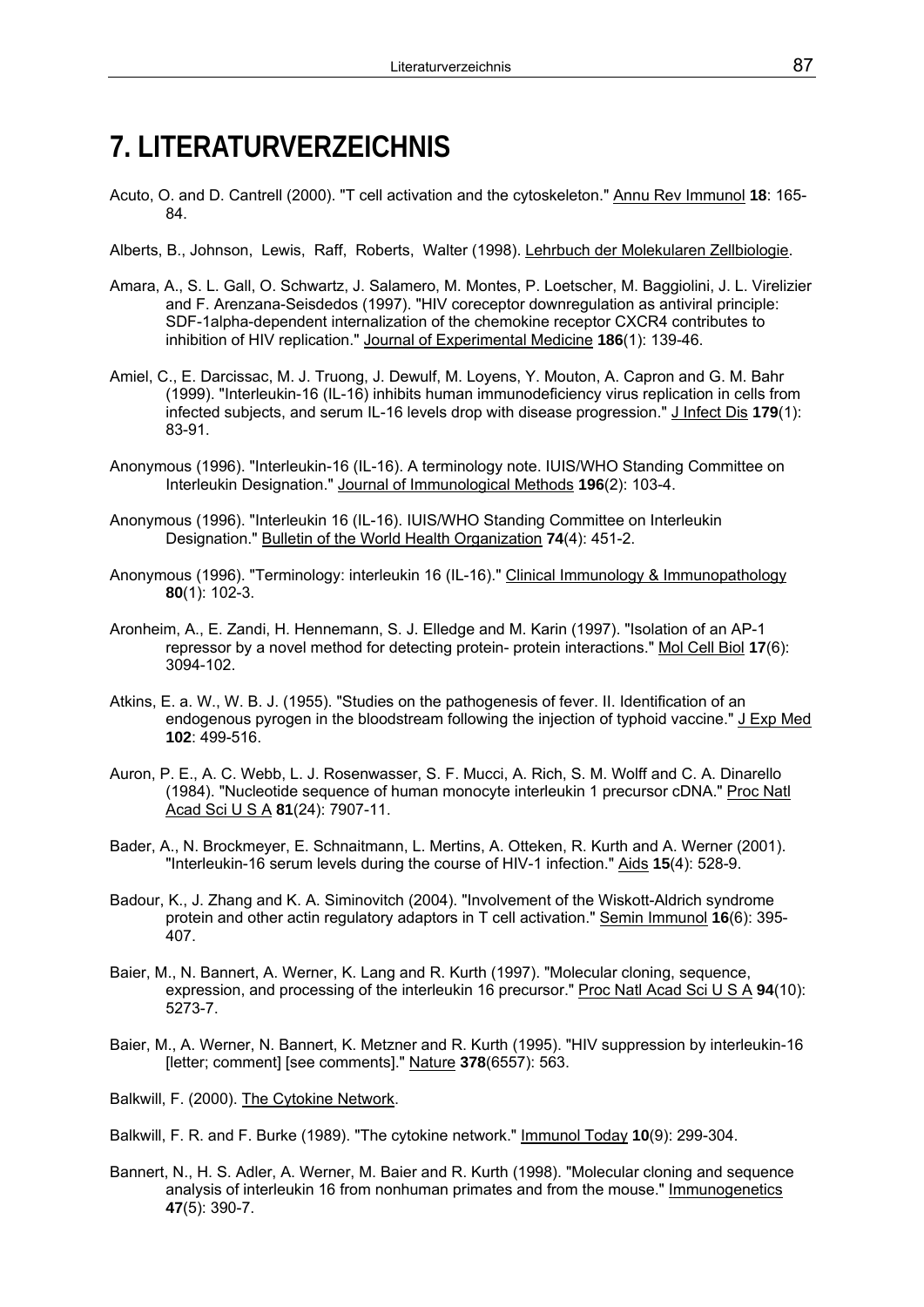- Bannert, N., A. Avots, M. Baier, E. Serfling and R. Kurth (1999). "GA-binding protein factors, in concert with the coactivator CREB binding protein/p300, control the induction of the interleukin 16 promoter in T lymphocytes." Proc Natl Acad Sci U S A **96**(4): 1541-6.
- Bannert, N., M. Baier, A. Werner and R. Kurth (1996). "Interleukin-16 or not?" Nature **381**(6577): 30.
- Bellini, A., H. Yoshimura, E. Vittori, M. Marini and S. Mattoli (1993). "Bronchial epithelial cells of patients with asthma release chemoattractant factors for T lymphocytes." Journal of Allergy & Clinical Immunology **92**(3): 412-24.
- Benkirane, M., P. Corbeau, V. Housset and C. Devaux (1993). "An antibody that binds the immunoglobulin CDR3-like region of the CD4 molecule inhibits provirus transcription in HIVinfected T cells." EMBO Journal **12**(13): 4909-21.
- Benkirane, M., H. Schmid-Antomarchi, D. R. Littman, M. Hirn, B. Rossi and C. Devaux (1995). "The cytoplasmic tail of CD4 is required for inhibition of human immunodeficiency virus type 1 replication by antibodies that bind to the immunoglobulin CDR3-like region in domain 1 of CD4." Journal of Virology **69**(11): 6904-10.
- Berman, J. S., W. W. Cruikshank, D. M. Center, A. C. Theodore and D. J. Beer (1985). "Chemoattractant lymphokines specific for the helper/inducer T-lymphocyte subset." Cellular Immunology **95**(1): 105-12.
- Berube, P., B. Barbeau, R. Cantin, R. P. Sekaly and M. Tremblay (1996). "Repression of human immunodeficiency virus type 1 long terminal repeat-driven gene expression by binding of the virus to its primary cellular receptor, the CD4 molecule." Journal of Virology **70**(6): 4009-16.
- Bisset, L. R., M. Rothen, H. I. Joller-Jemelka, R. W. Dubs, P. J. Grob and M. Opravil (1997). "Change in circulating levels of the chemokines macrophage inflammatory proteins 1 alpha and 11 beta, RANTES, monocyte chemotactic protein-1 and interleukin-16 following treatment of severely immunodeficient HIV-infected individuals with indinavir." Aids **11**(4): 485-91.
- Blazevic, V., S. Jankelevich, S. M. Steinberg, F. Jacobsen, R. Yarchoan and G. M. Shearer (2001). "Highly active antiretroviral therapy in human immunodeficiency virus type 1-infected children: analysis of cellular immune responses." Clin Diagn Lab Immunol **8**(5): 943-8.
- Bleul, C. C., M. Farzan, H. Choe, C. Parolin, I. Clark-Lewis, J. Sodroski and T. A. Springer (1996). "The lymphocyte chemoattractant SDF-1 is a ligand for LESTR/fusin and blocks HIV-1 entry." Nature **382**(6594): 829-33.
- Bloom, B. R. and B. Bennett (1966). "Mechanism of a reaction in vitro associated with delayed-type hypersensitivity." Science **153**(731): 80-2.
- Bradford, M. M. (1976). "A rapid and sensitive method for the quantitation of microgram quantities of protein utilizing the principle of protein-dye binding." Anal Biochem **72**: 248-54.
- Brent, R. and M. Ptashne (1985). "A eukaryotic transcriptional activator bearing the DNA specificity of a prokaryotic repressor." Cell **43**(3 Pt 2): 729-36.
- Broder, Y. C., S. Katz and A. Aronheim (1998). "The ras recruitment system, a novel approach to the study of protein- protein interactions." Curr Biol **8**(20): 1121-4.
- Bromley, S. K., W. R. Burack, K. G. Johnson, K. Somersalo, T. N. Sims, C. Sumen, M. M. Davis, A. S. Shaw, P. M. Allen and M. L. Dustin (2001). "The immunological synapse." Annu Rev Immunol **19**: 375-96.
- Bromley, S. K., A. Iaboni, S. J. Davis, A. Whitty, J. M. Green, A. S. Shaw, A. Weiss and M. L. Dustin (2001). "The immunological synapse and CD28-CD80 interactions." Nat Immunol **2**(12): 1159- 66.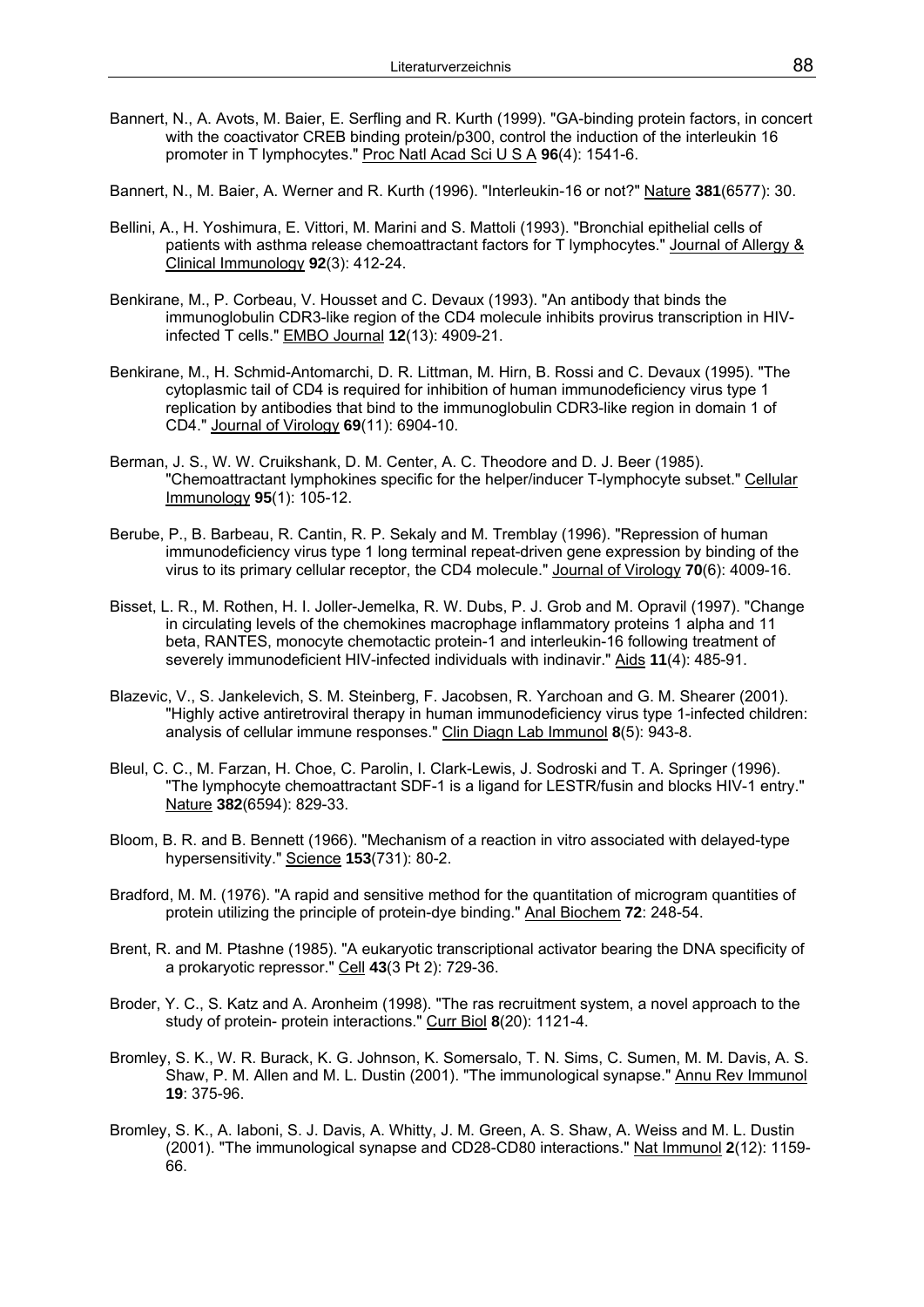- Center, D. M. and W. Cruikshank (1982). "Modulation of lymphocyte migration by human lymphokines. I. Identification and characterization of chemoattractant activity for lymphocytes from mitogenstimulated mononuclear cells." Journal of Immunology **128**(6): 2563-8.
- Center, D. M., W. W. Cruikshank and Y. Zhang (2004). "Nuclear pro-IL-16 regulation of T cell proliferation: p27(KIP1)-dependent G0/G1 arrest mediated by inhibition of Skp2 transcription." J Immunol **172**(3): 1654-60.
- Center, D. M., H. Kornfeld, T. C. Ryan and W. W. Cruikshank (2000). "Interleukin 16: implications for CD4 functions and HIV-1 progression." Immunol Today **21**(6): 273-80.
- Chen, Y. R., R. Kori, B. John and T. H. Tan (2001). "Caspase-mediated cleavage of actin-binding and SH3-domain-containing proteins cortactin, HS1, and HIP-55 during apoptosis." Biochem Biophys Res Commun **288**(4): 981-9.
- Cheng, G., T. Ueda, F. Eda, M. Arima, N. Yoshida and T. Fukuda (2001). "A549 cells can express interleukin-16 and stimulate eosinophil chemotaxis." Am J Respir Cell Mol Biol **25**(2): 212-8.
- Chew, C. S., X. Chen, J. A. Parente, Jr., S. Tarrer, C. Okamoto and H. Y. Qin (2002). "Lasp-1 binds to non-muscle F-actin in vitro and is localized within multiple sites of dynamic actin assembly in vivo." J Cell Sci **115**(Pt 24): 4787-99.
- Cho, K. O., C. A. Hunt and M. B. Kennedy (1992). "The rat brain postsynaptic density fraction contains a homolog of the Drosophila discs-large tumor suppressor protein." Neuron **9**(5): 929-42.
- Cohen, S., P. E. Bigazzi and T. Yoshida (1974). "Commentary. Similarities of T cell function in cellmediated immunity and antibody production." Cell Immunol **12**(1): 150-9.
- Colosimo, A., K. K. Goncz, A. R. Holmes, K. Kunzelmann, G. Novelli, R. W. Malone, M. J. Bennett and D. C. Gruenert (2000). "Transfer and expression of foreign genes in mammalian cells." Biotechniques **29**(2): 314-8, 320-2, 324 passim.
- Cruikshank, W. and D. M. Center (1982). "Modulation of lymphocyte migration by human lymphokines. II. Purification of a lymphotactic factor (LCF)." Journal of Immunology **128**(6): 2569-74.
- Cruikshank, W. W., J. S. Berman, A. C. Theodore, J. Bernardo and D. M. Center (1987). "Lymphokine activation of T4+ T lymphocytes and monocytes." Journal of Immunology **138**(11): 3817-23.
- Cruikshank, W. W., D. M. Center, N. Nisar, M. Wu, B. Natke, A. C. Theodore and H. Kornfeld (1994). "Molecular and functional analysis of a lymphocyte chemoattractant factor: association of biologic function with CD4 expression." Proceedings of the National Academy of Sciences of the United States of America **91**(11): 5109-13.
- Cruikshank, W. W., J. L. Greenstein, A. C. Theodore and D. M. Center (1991). "Lymphocyte chemoattractant factor induces CD4-dependent intracytoplasmic signaling in lymphocytes." Journal of Immunology **146**(9): 2928-34.

Cruikshank, W. W., H. Kornfeld and D. M. Center (2000). "Interleukin-16." J Leukoc Biol **67**(6): 757-66.

- De Bie, J. J., E. H. Jonker, P. A. Henricks, J. Hoevenaars, F. F. Little, W. W. Cruikshank, F. P. Nijkamp and A. J. Van Oosterhout (2002). "Exogenous interleukin-16 inhibits antigen-induced airway hyper-reactivity, eosinophilia and Th2-type cytokine production in mice." Clin Exp Allergy **32**(11): 1651-8.
- DeFranco, A. L. (1997). "The complexity of signaling pathways activated by the BCR." Curr Opin Immunol **9**(3): 296-308.
- Dinarello, C. A. (1998). "Interleukin-1 beta, interleukin-18, and the interleukin-1 beta converting enzyme." Ann N Y Acad Sci **856**: 1-11.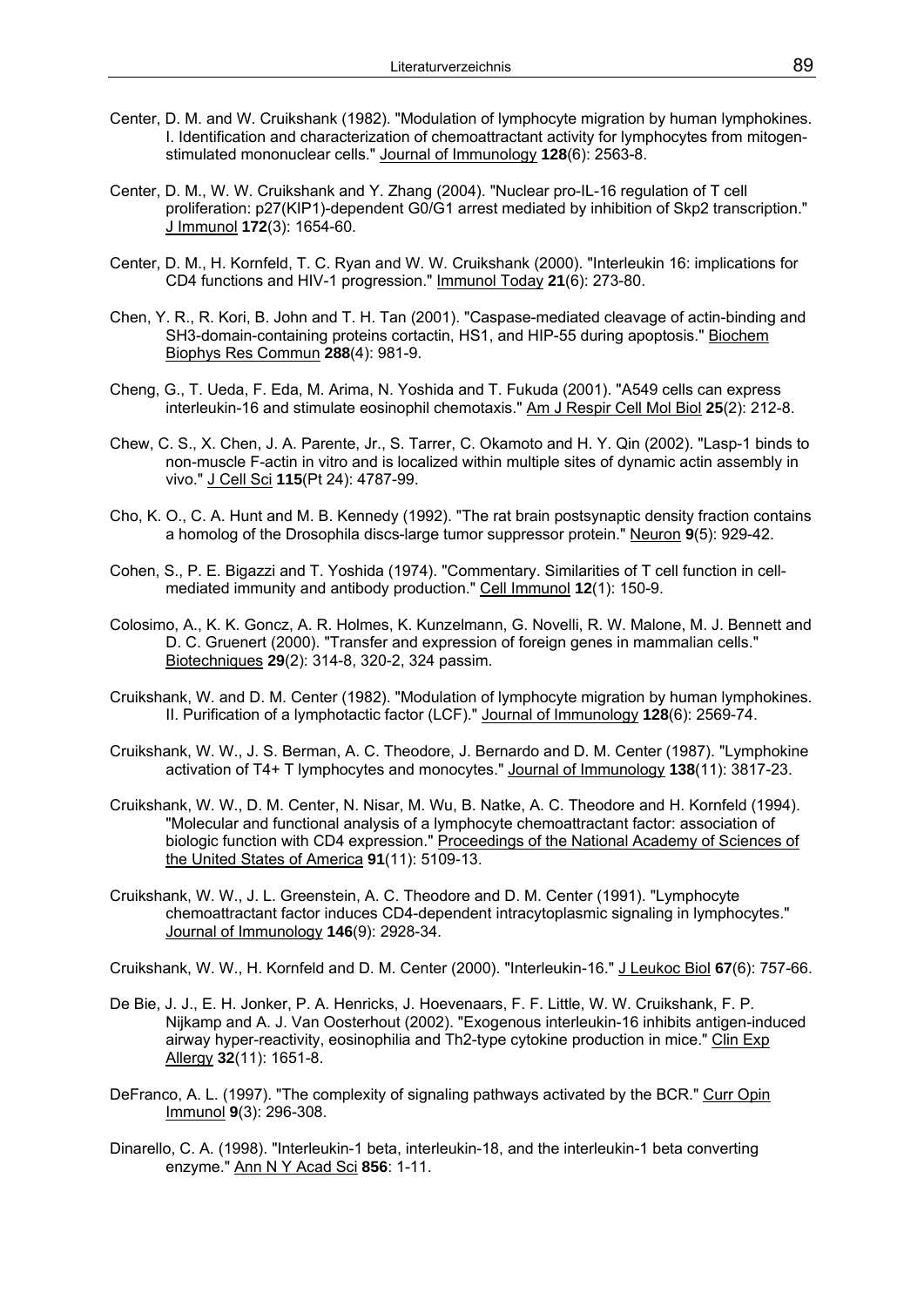Dinarello, C. A., L. Renfer and S. M. Wolff (1977). "Human leukocytic pyrogen: purification and development of a radioimmunoassay." Proc Natl Acad Sci U S A **74**(10): 4624-7.

Dingermann, T. (1999). Gentechnik-Biotechnik.

- Domin, J., I. Gaidarov, M. E. Smith, J. H. Keen and M. D. Waterfield (2000). "The class II phosphoinositide 3-kinase PI3K-C2alpha is concentrated in the trans-Golgi network and present in clathrin-coated vesicles." J Biol Chem **275**(16): 11943-50.
- Du, Y., S. A. Weed, W. C. Xiong, T. D. Marshall and J. T. Parsons (1998). "Identification of a novel cortactin SH3 domain-binding protein and its localization to growth cones of cultured neurons." Mol Cell Biol **18**(10): 5838-51.
- Dumonde, D. C., R. A. Wolstencroft, G. S. Panayi, M. Matthew, J. Morley and W. T. Howson (1969). ""Lymphokines": non-antibody mediators of cellular immunity generated by lymphocyte activation." Nature **224**(214): 38-42.
- Ennen, J., H. Findeklee, M. T. Dittmar, S. Norley, M. Ernst and R. Kurth (1994). "CD8+ T lymphocytes of African green monkeys secrete an immunodeficiency virus-suppressing lymphokine." Proceedings of the National Academy of Sciences of the United States of America **91**(15): 7207-11.
- Ennen, J., S. Norley and R. Kurth (1994). "The activated CD8 T-lymphocyte-derived immunodeficiency-virus-suppressing lymphokine in African green monkeys: evidence for a role in control of infection?" Research in Immunology **145**(8-9): 647-52; discussion 652-3.
- Feng, S., J. K. Chen, H. Yu, J. A. Simon and S. L. Schreiber (1994). "Two binding orientations for peptides to the Src SH3 domain: development of a general model for SH3-ligand interactions." Science **266**(5188): 1241-7.
- Feng, Y., C. C. Broder, P. E. Kennedy and E. A. Berger (1996). "HIV-1 entry cofactor: functional cDNA cloning of a seven-transmembrane, G protein-coupled receptor [see comments]." Science **272**(5263): 872-7.
- Ferland, C., N. Flamand, F. Davoine, J. Chakir and M. Laviolette (2004). "IL-16 activates plasminogenplasmin system and promotes human eosinophil migration into extracellular matrix via CCR3 chemokine-mediated signaling and by modulating CD4 eosinophil expression." J Immunol **173**(7): 4417-24.
- Fields, S. and O. Song (1989). "A novel genetic system to detect protein-protein interactions." Nature **340**(6230): 245-6.
- Gallego, M. D., M. Santamaria, J. Pena and I. J. Molina (1997). "Defective actin reorganization and polymerization of Wiskott-Aldrich T cells in response to CD3-mediated stimulation." Blood **90**(8): 3089-97.
- Gietz, D., A. St Jean, R. A. Woods and R. H. Schiestl (1992). "Improved method for high efficiency transformation of intact yeast cells." Nucleic Acids Res **20**(6): 1425.
- Grakoui, A., S. K. Bromley, C. Sumen, M. M. Davis, A. S. Shaw, P. M. Allen and M. L. Dustin (1999). "The immunological synapse: a molecular machine controlling T cell activation." Science **285**(5425): 221-7.
- Gunst, S. J. (2004). "Actions by actin: reciprocal regulation of cortactin activity by tyrosine kinases and F-actin." Biochem J **380**(Pt 2): e7-8.
- Gyuris, J., E. Golemis, H. Chertkov and R. Brent (1993). "Cdi1, a human G1 and S phase protein phosphatase that associates with Cdk2." Cell **75**(4): 791-803.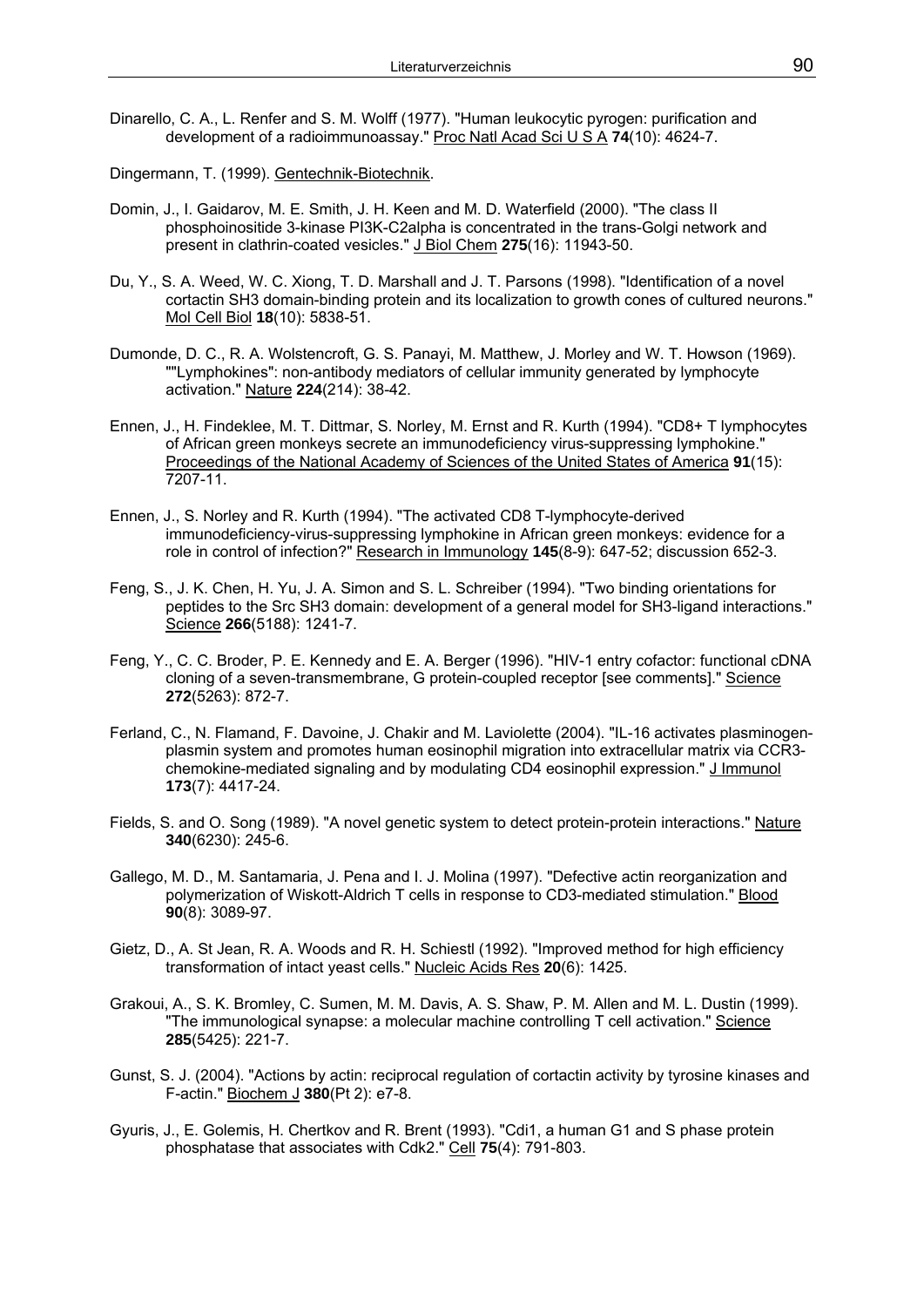- Haft, C. R., M. de la Luz Sierra, R. Bafford, M. A. Lesniak, V. A. Barr and S. I. Taylor (2000). "Human orthologs of yeast vacuolar protein sorting proteins Vps26, 29, and 35: assembly into multimeric complexes." Mol Biol Cell **11**(12): 4105-16.
- Haft, C. R., M. de la Luz Sierra, V. A. Barr, D. H. Haft and S. I. Taylor (1998). "Identification of a family of sorting nexin molecules and characterization of their association with receptors." Mol Cell Biol **18**(12): 7278-87.
- Hanada, T., L. Lin, K. G. Chandy, S. S. Oh and A. H. Chishti (1997). "Human homologue of the Drosophila discs large tumor suppressor binds to p56lck tyrosine kinase and Shaker type Kv1.3 potassium channel in T lymphocytes." J Biol Chem **272**(43): 26899-904.
- Harris, B. Z. and W. A. Lim (2001). "Mechanism and role of PDZ domains in signaling complex assembly." J Cell Sci **114**(Pt 18): 3219-31.
- Hartshorne, D. J. (1998). "Myosin phosphatase: subunits and interactions." Acta Physiol Scand **164**(4): 483-93.
- Horazdovsky, B. F., B. A. Davies, M. N. Seaman, S. A. McLaughlin, S. Yoon and S. D. Emr (1997). "A sorting nexin-1 homologue, Vps5p, forms a complex with Vps17p and is required for recycling the vacuolar protein-sorting receptor." Mol Biol Cell **8**(8): 1529-41.
- Huang, W., S. L. Wang, G. Lozano and B. de Crombrugghe (2001). "cDNA library screening using the SOS recruitment system." Biotechniques **30**(1): 94-8, 100.
- Hung, A. Y. and M. Sheng (2001). "PDZ domains: Structural modules for protein complex assembly." J Biol Chem.
- Idziorek, T., J. Khalife, O. Billaut-Mulot, E. Hermann, M. Aumercier, Y. Mouton, A. Capron and G. M. Bahr (1998). "Recombinant human IL-16 inhibits HIV-1 replication and protects against activation-induced cell death (AICD)." Clin Exp Immunol **112**(1): 84-91.
- Ingley, E., M. K. Sarna, J. G. Beaumont, P. A. Tilbrook, S. Tsai, Y. Takemoto, J. H. Williams and S. P. Klinken (2000). "HS1 interacts with Lyn and is critical for erythropoietin-induced differentiation of erythroid cells." J Biol Chem **275**(11): 7887-93.
- Irie, M., Y. Hata, M. Takeuchi, K. Ichtchenko, A. Toyoda, K. Hirao, Y. Takai, T. W. Rosahl and T. C. Sudhof (1997). "Binding of neuroligins to PSD-95." Science **277**(5331): 1511-5.
- Isaaks, A. and J. Lindenmann (1957). "Virus interference.1.The interferon." PROCEEDINGS OF THE ROYAL SOCIETY OF LONDON SERIES B-BIOLOGICAL SCIENCES **147**: 258-267.
- Itoh, M., A. Nagafuchi, S. Yonemura, T. Kitani-Yasuda, S. Tsukita and S. Tsukita (1993). "The 220-kD protein colocalizing with cadherins in non-epithelial cells is identical to ZO-1, a tight junctionassociated protein in epithelial cells: cDNA cloning and immunoelectron microscopy." Journal of Cell Biology **121**(3): 491-502.
- Janeway, C. A., Travers, P., Walport, M. and Shlomchik, M. (2002). Immunologie
- Jeng, R. L. and M. D. Welch (2001). "Cytoskeleton: actin and endocytosis--no longer the weakest link." Curr Biol **11**(17): R691-4.
- Kaiser, F., S. H. Kaufmann and J. Zerrahn (2004). "IIGP, a member of the IFN inducible and microbial defense mediating 47 kDa GTPase family, interacts with the microtubule binding protein hook3." J Cell Sci **117**(Pt 9): 1747-56.
- Kaser, A., S. Dunzendorfer, F. A. Offner, O. Ludwiczek, B. Enrich, R. O. Koch, W. W. Cruikshank, C. J. Wiedermann and H. Tilg (2000). "B lymphocyte-derived IL-16 attracts dendritic cells and Th cells." J Immunol **165**(5): 2474-80.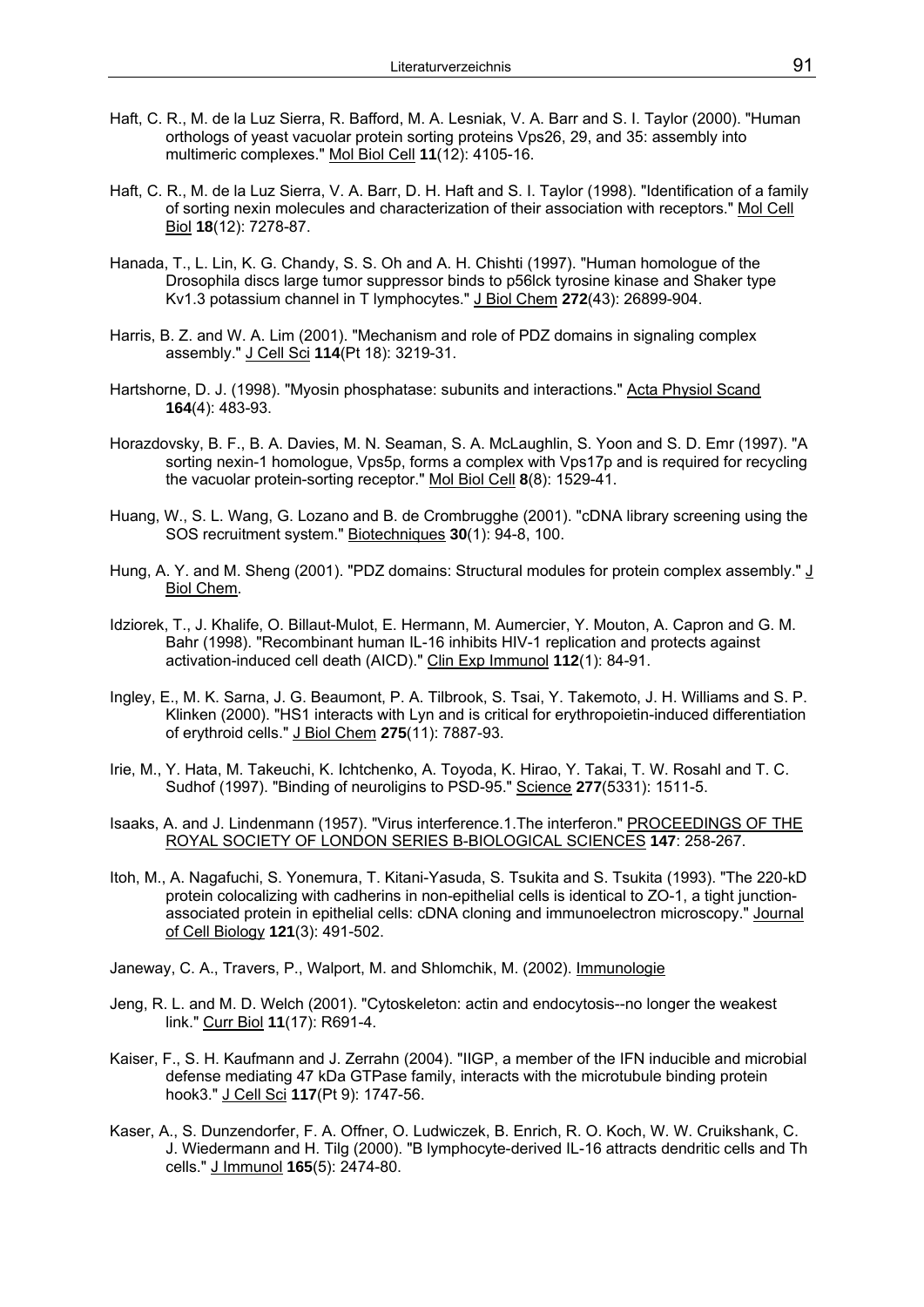- Katz, M. F., H. W. Farber, Z. Dodds-Stitt, W. W. Cruikshank and D. J. Beer (1994). "Serotoninstimulated aortic endothelial cells secrete a novel T lymphocyte chemotactic and growth factor." J Leukoc Biol **55**(5): 567-73.
- Kausalya, P. J., M. Reichert and W. Hunziker (2001). "Connexin45 directly binds to ZO-1 and localizes to the tight junction region in epithelial MDCK cells." FEBS Lett **505**(1): 92-6.
- Kay, B. K., M. P. Williamson and M. Sudol (2000). "The importance of being proline: the interaction of proline-rich motifs in signaling proteins with their cognate domains." Faseb J **14**(2): 231-41.
- Kessels, M. M., A. E. Engqvist-Goldstein, D. G. Drubin and B. Qualmann (2001). "Mammalian Abp1, a signal-responsive F-actin-binding protein, links the actin cytoskeleton to endocytosis via the GTPase dynamin." J Cell Biol **153**(2): 351-66.
- Khatri, J. J., K. M. Joyce, F. V. Brozovich and S. A. Fisher (2001). "Role of myosin phosphatase isoforms in cGMP-mediated smooth muscle relaxation." J Biol Chem **276**(40): 37250-7.
- Kim, E., M. Niethammer, A. Rothschild, Y. N. Jan and M. Sheng (1995). "Clustering of Shaker-type K+ channels by interaction with a family of membrane-associated guanylate kinases." Nature **378**(6552): 85-8.
- Kitamura, D., H. Kaneko, Y. Miyagoe, T. Ariyasu and T. Watanabe (1989). "Isolation and characterization of a novel human gene expressed specifically in the cells of hematopoietic lineage." Nucleic Acids Res **17**(22): 9367-79.
- Kitchen, S. G., S. LaForge, V. P. Patel, C. M. Kitchen, M. C. Miceli and J. A. Zack (2002). "Activation of CD8 T cells induces expression of CD4, which functions as a chemotactic receptor." Blood **99**(1): 207-12.
- Kornfeld, H., W. W. Cruikshank, S. W. Pyle, J. S. Berman and D. M. Center (1988). "Lymphocyte activation by HIV-1 envelope glycoprotein." Nature **335**(6189): 445-8.
- Krojer, T., M. Garrido-Franco, R. Huber, M. Ehrmann and T. Clausen (2002). "Crystal structure of DegP (HtrA) reveals a new protease-chaperone machine." Nature **416**(6879): 455-9.
- Kurschner, C. and M. Yuzaki (1999). "Neuronal interleukin-16 (NIL-16): a dual function PDZ domain protein." J Neurosci **19**(18): 7770-80.
- Kurten, R. C., D. L. Cadena and G. N. Gill (1996). "Enhanced degradation of EGF receptors by a sorting nexin, SNX1." Science **272**(5264): 1008-10.
- Kurten, R. C., A. D. Eddington, P. Chowdhury, R. D. Smith, A. D. Davidson and B. B. Shank (2001). "Self-assembly and binding of a sorting nexin to sorting endosomes." J Cell Sci **114**(Pt 9): 1743-56.
- Lau, A. G. and R. A. Hall (2001). "Oligomerization of NHERF-1 and NHERF-2 PDZ domains: differential regulation by association with receptor carboxyl-termini and by phosphorylation." Biochemistry **40**(29): 8572-80.
- Le Bras, S., I. Foucault, A. Foussat, C. Brignone, O. Acuto and M. Deckert (2004). "Recruitment of the actin-binding protein HIP-55 to the immunological synapse regulates T cell receptor signaling and endocytosis." J Biol Chem **279**(15): 15550-60.
- Levy, J. A., C. E. Mackewicz and E. Barker (1996). "Controlling HIV pathogenesis: the role of the noncytotoxic anti-HIV response of CD8+ T cells." Immunol Today **17**(5): 217-24.
- Lim, W. A. and F. M. Richards (1994). "Critical residues in an SH3 domain from Sem-5 suggest a mechanism for proline-rich peptide recognition." Nat Struct Biol **1**(4): 221-5.
- Lim, W. A., F. M. Richards and R. O. Fox (1994). "Structural determinants of peptide-binding orientation and of sequence specificity in SH3 domains." Nature **372**(6504): 375-9.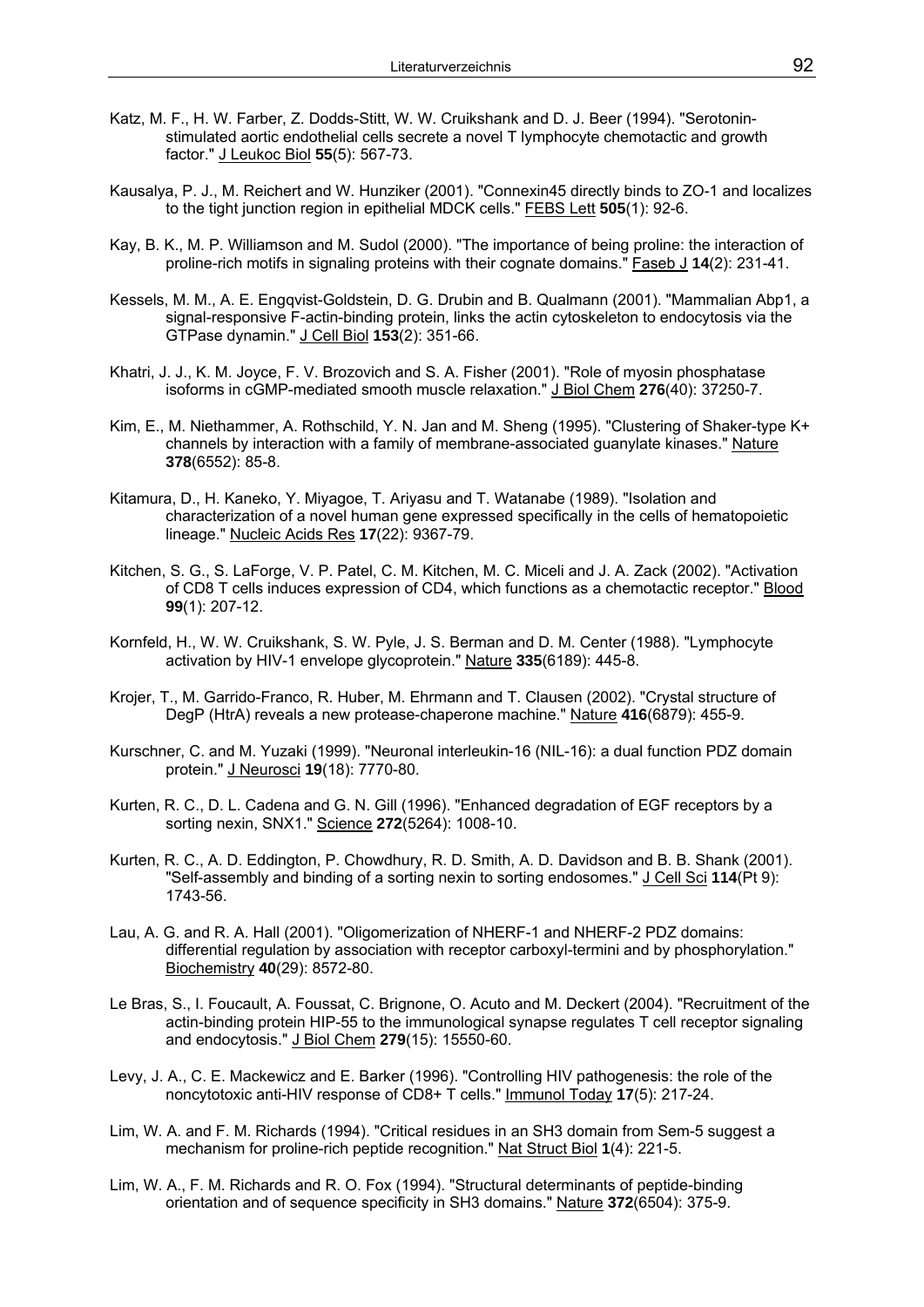- Little, F. F. and W. W. Cruikshank (2004). "Interleukin-16 and peptide derivatives as immunomodulatory therapy in allergic lung disease." Expert Opin Biol Ther **4**(6): 837-46.
- Liu, Y., W. W. Cruikshank, T. O'Loughlin, P. O'Reilly, D. M. Center and H. Kornfeld (1999). "Identification of a CD4 domain required for interleukin-16 binding and lymphocyte activation." J Biol Chem **274**(33): 23387-95.
- Lodish, H., Berk, A., Zipursky, S. L., Matsudaira, P., Baltimore, D. and Darnell, J. E. (2001). Molekulare Zellbiologie
- Lottspeich, F., Zobas, H. (1998). Bioanalytik.
- Lynch, E. A., C. A. Heijens, N. F. Horst, D. M. Center and W. W. Cruikshank (2003). "Cutting edge: IL-16/CD4 preferentially induces Th1 cell migration: requirement of CCR5." J Immunol **171**(10): 4965-8.
- Ma, J. and M. Ptashne (1987). "A new class of yeast transcriptional activators." Cell **51**(1): 113-9.
- Maciaszek, J. W., N. A. Parada, W. W. Cruikshank, D. M. Center, H. Kornfeld and G. A. Viglianti (1997). "IL-16 represses HIV-1 promoter activity." Journal of Immunology **158**(1): 5-8.
- Mantovani, A. (1996). "[The cytokines: a world apart?]." Riv Inferm **15**(1): 35-44.
- Mantovani, A., Dinarello, C. A., Ghezzi, P. (2000). Pharmacology of Cytokines.
- Mathy, N. L., N. Bannert, S. G. Norley and R. Kurth (2000). "Cutting edge: CD4 is not required for the functional activity of IL-16." J Immunol **164**(9): 4429-32.
- Mathy, N. L., W. Scheuer, M. Lanzendorfer, K. Honold, D. Ambrosius, S. Norley and R. Kurth (2000). "Interleukin-16 stimulates the expression and production of pro-inflammatory cytokines by human monocytes." Immunology **100**(1): 63-9.
- Mayer, B. J. and M. J. Eck (1995). "SH3 domains. Minding your p's and q's." Curr Biol **5**(4): 364-7.
- Mi, Q. S., C. Meagher and T. L. Delovitch (2003). "CD1d-restricted NKT regulatory cells: functional genomic analyses provide new insights into the mechanisms of protection against Type 1 diabetes." Novartis Found Symp **252**: 146-60; discussion 160-4, 203-10.
- Mibu, Y., Y. Shimokaway and H. Hayashi (1985). "Lymphocyte chemotaxis in inflammation. X. Heterogeneity of chemotactic responsiveness in human T subsets towards lymphocyte chemotactic factors from delayed hypersensitivity reaction site." Immunology **55**(3): 473-9.
- Middel, P., K. Reich, F. Polzien, V. Blaschke, B. Hemmerlein, J. Herms, M. Korabiowska and H. J. Radzun (2001). "Interleukin 16 expression and phenotype of interleukin 16 producing cells in Crohn's disease." Gut **49**(6): 795-803.
- Monks, C. R., B. A. Freiberg, H. Kupfer, N. Sciaky and A. Kupfer (1998). "Three-dimensional segregation of supramolecular activation clusters in T cells." Nature **395**(6697): 82-6.
- Montoya, M. C., D. Sancho, G. Bonello, Y. Collette, C. Langlet, H. T. He, P. Aparicio, A. Alcover, D. Olive and F. Sanchez-Madrid (2002). "Role of ICAM-3 in the initial interaction of T lymphocytes and APCs." Nat Immunol **3**(2): 159-68.
- Muhlhahn, P., M. Zweckstetter, J. Georgescu, C. Ciosto, C. Renner, M. Lanzendorfer, K. Lang, D. Ambrosius, M. Baier, R. Kurth and T. A. Holak (1998). "Structure of interleukin 16 resembles a PDZ domain with an occluded peptide binding site." Nat Struct Biol **5**(8): 682-6.
- Mullis, K. B. and F. A. Faloona (1987). "Specific synthesis of DNA in vitro via a polymerase-catalyzed chain reaction." Methods in Enzymology **155**: 335-50.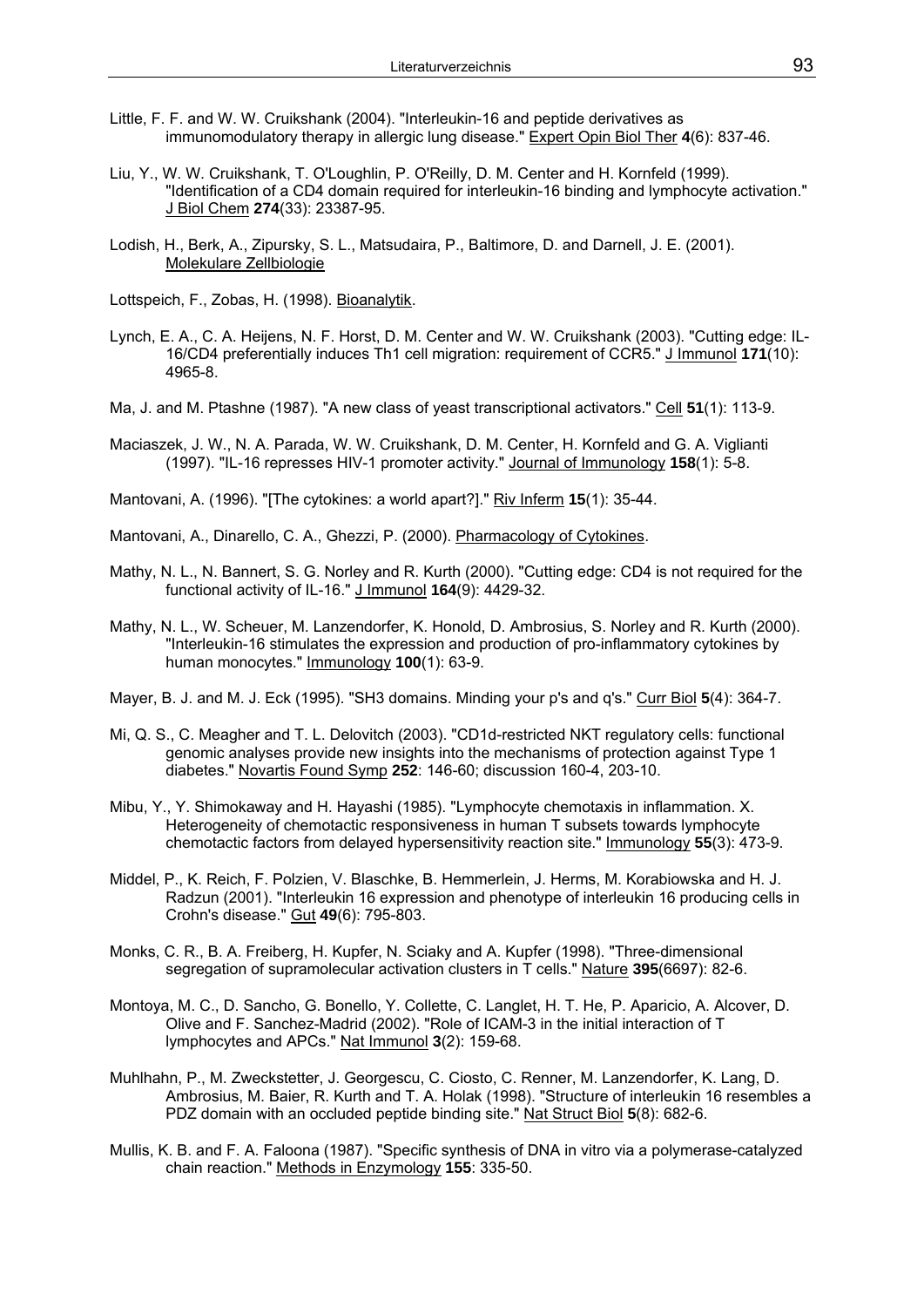- Nakamura, N., G. H. Sun-Wada, A. Yamamoto, Y. Wada and M. Futai (2001). "Association of mouse sorting nexin 1 with early endosomes." J Biochem (Tokyo) **130**(6): 765-71.
- Nicoll, J., W. W. Cruikshank, W. Brazer, Y. Liu, D. M. Center and H. Kornfeld (1999). "Identification of domains in IL-16 critical for biological activity." J Immunol **163**(4): 1827-32.
- Norcross, M. A. (1984). "A synaptic basis for T-lymphocyte activation." Ann Immunol (Paris) **135D**(2): 113-34.
- Nothwehr, S. F. and A. E. Hindes (1997). "The yeast VPS5/GRD2 gene encodes a sorting nexin-1-like protein required for localizing membrane proteins to the late Golgi." J Cell Sci **110**(Pt 9): 1063- 72.
- Olazabal, I. M. and L. M. Machesky (2001). "Abp1p and cortactin, new "hand-holds" for actin." J Cell Biol **154**(4): 679-82.
- Parada, N. A., D. M. Center, H. Kornfeld, W. L. Rodriguez, J. Cook, M. Vallen and W. W. Cruikshank (1998). "Synergistic activation of CD4+ T cells by IL-16 and IL-2." J Immunol **160**(5): 2115-20.
- Parada, N. A., W. W. Cruikshank, H. L. Danis, T. C. Ryan and D. M. Center (1996). "IL-16- and other CD4 ligand-induced migration is dependent upon protein kinase C." Cellular Immunology **168**(1): 100-6.
- Pinsonneault, S., S. El Bassam, B. Mazer, W. W. Cruikshank and S. Laberge (2001). "IL-16 inhibits IL-5 production by antigen-stimulated T cells in atopic subjects." J Allergy Clin Immunol **107**(3): 477-82.
- Potter, J. W. and D. E. Van Epps (1986). "Human T-lymphocyte chemotactic activity: nature and production in response to antigen." Cell Immunol **97**(1): 59-66.
- Potter, J. W. and D. E. Van Epps (1987). "Separation and purification of lymphocyte chemotactic factor (LCF) and interleukin 2 produced by human peripheral blood mononuclear cells." Cell Immunol **105**(1): 9-22.
- Poulat, F., P. S. Barbara, M. Desclozeaux, S. Soullier, B. Moniot, N. Bonneaud, B. Boizet and P. Berta (1997). "The human testis determining factor SRY binds a nuclear factor containing PDZ protein interaction domains." Journal of Biological Chemistry **272**(11): 7167-72.
- Pritchard, J., N. Horst, W. Cruikshank and T. J. Smith (2002). "Igs from patients with Graves' disease induce the expression of T cell chemoattractants in their fibroblasts." J Immunol **168**(2): 942- 50.
- Qualmann, B., M. M. Kessels and R. B. Kelly (2000). "Molecular links between endocytosis and the actin cytoskeleton." J Cell Biol **150**(5): F111-6.
- Rand, T. H., W. W. Cruikshank, D. M. Center and P. F. Weller (1991). "CD4-mediated stimulation of human eosinophils: lymphocyte chemoattractant factor and other CD4-binding ligands elicit eosinophil migration." Journal of Experimental Medicine **173**(6): 1521-8.
- Reich, K., A. Heine, S. Hugo, V. Blaschke, P. Middel, A. Kaser, H. Tilg, S. Blaschke, C. Gutgesell and C. Neumann (2001). "Engagement of the Fc epsilon RI stimulates the production of IL-16 in Langerhans cell-like dendritic cells." J Immunol **167**(11): 6321-9.
- Ren, F., X. Zhan, G. Martens, J. Lee, D. Center, S. K. Hanson and H. Kornfeld (2005). "Pro-IL-16 regulation in activated murine CD4+ lymphocytes." J Immunol **174**(5): 2738-45.
- Ren, R., B. J. Mayer, P. Cicchetti and D. Baltimore (1993). "Identification of a ten-amino acid prolinerich SH3 binding site." Science **259**(5098): 1157-61.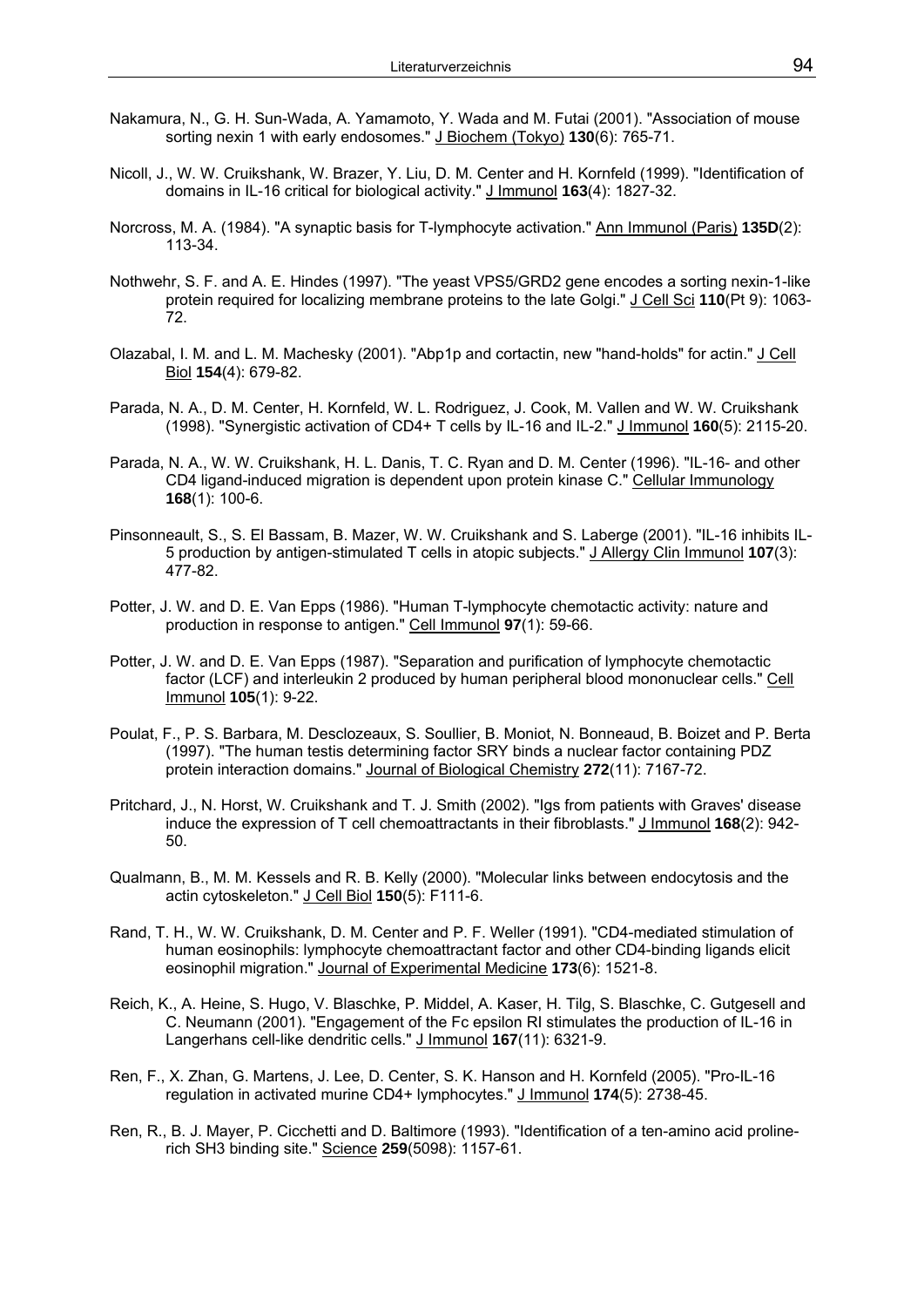- Rich, A. L. and M. Lewis (1932). "Explants of spleens and lymph nodes from tuberculin sensitive animals grow out poorly in the presence of tuberculin." Bulletin of the John Hopkins Hospital **50**: 115.
- Ryan, T. C., W. W. Cruikshank, H. Kornfeld, T. L. Collins and D. M. Center (1995). "The CD4 associated tyrosine kinase p56lck is required for lymphocyte chemoattractant factor-induced T lymphocyte migration." Journal of Biological Chemistry **270**(29): 17081-6.

Sambrook, J. F., E. F. and Maniatis, T. (1989). Molecular cloning.

- Sato, T., S. Irie, S. Kitada and J. C. Reed (1995). "FAP-1: a protein tyrosine phosphatase that associates with Fas." Science **268**(5209): 411-5.
- Scala, E., G. D'Offizi, R. Rosso, O. Turriziani, R. Ferrara, A. M. Mazzone, G. Antonelli, F. Aiuti and R. Paganelli (1997). "C-C chemokines, IL-16, and soluble antiviral factor activity are increased in cloned T cells from subjects with long-term nonprogressive HIV infection." J Immunol **158**(9): 4485-92.
- Schiestl, R. H. and R. D. Gietz (1989). "High efficiency transformation of intact yeast cells using single stranded nucleic acids as a carrier." Curr Genet **16**(5-6): 339-46.
- Scott, B., Nielson, K., Cline, J. and Kretz, K. (1994). "High fidelity PCR amplification with Pfu DNA Polymerase." Stratagies **7**: 62-63.
- Seaman, M. N., J. M. McCaffery and S. D. Emr (1998). "A membrane coat complex essential for endosome-to-Golgi retrograde transport in yeast." J Cell Biol **142**(3): 665-81.
- Shank, B. B., H. S. Wiley and R. C. Kurten (2001). "Structural and functional characterization of the human gene for sorting nexin 1 (SNX1)." DNA Cell Biol **20**(5): 287-96.
- Sheng, M. and C. Sala (2001). "PDZ domains and the organization of supramolecular complexes." Annu Rev Neurosci **24**: 1-29.
- Shimokawa, Y., S. Harita and H. Hayashi (1984). "Lymphocyte chemotaxis in inflammation. VII. Isolation and purification of chemotactic factors for T lymphocytes from PPD-induced delayed hypersensitivity skin reaction site in the guinea-pig." Immunology **51**(2): 275-85.
- Sparks, A. B., J. E. Rider, N. G. Hoffman, D. M. Fowlkes, L. A. Quillam and B. K. Kay (1996). "Distinct ligand preferences of Src homology 3 domains from Src, Yes, Abl, Cortactin, p53bp2, PLCgamma, Crk, and Grb2." Proc Natl Acad Sci U S A **93**(4): 1540-4.
- Stamnes, M. (2002). "Regulating the actin cytoskeleton during vesicular transport." Curr Opin Cell Biol **14**(4): 428-33.
- Stoitzner, P., G. Ratzinger, F. Koch, K. Janke, T. Scholler, A. Kaser, H. Tilg, W. W. Cruikshank, P. Fritsch and N. Romani (2001). "Interleukin-16 supports the migration of Langerhans cells, partly in a CD4-independent way." J Invest Dermatol **116**(5): 641-9.
- Takai, Y., T. Sasaki and T. Matozaki (2001). "Small GTP-binding proteins." Physiol Rev **81**(1): 153- 208.
- Takemoto, Y., M. Furuta, M. Sato, P. R. Findell, W. Ramble and Y. Hashimoto (1998). "Growth factor receptor-bound protein 2 (Grb2) association with hemopoietic specific protein 1: linkage between Lck and Grb2." J Immunol **161**(2): 625-30.
- Tan, I., C. H. Ng, L. Lim and T. Leung (2001). "Phosphorylation of a novel myosin binding subunit of protein phosphatase 1 reveals a conserved mechanism in the regulation of actin cytoskeleton." J Biol Chem **276**(24): 21209-16.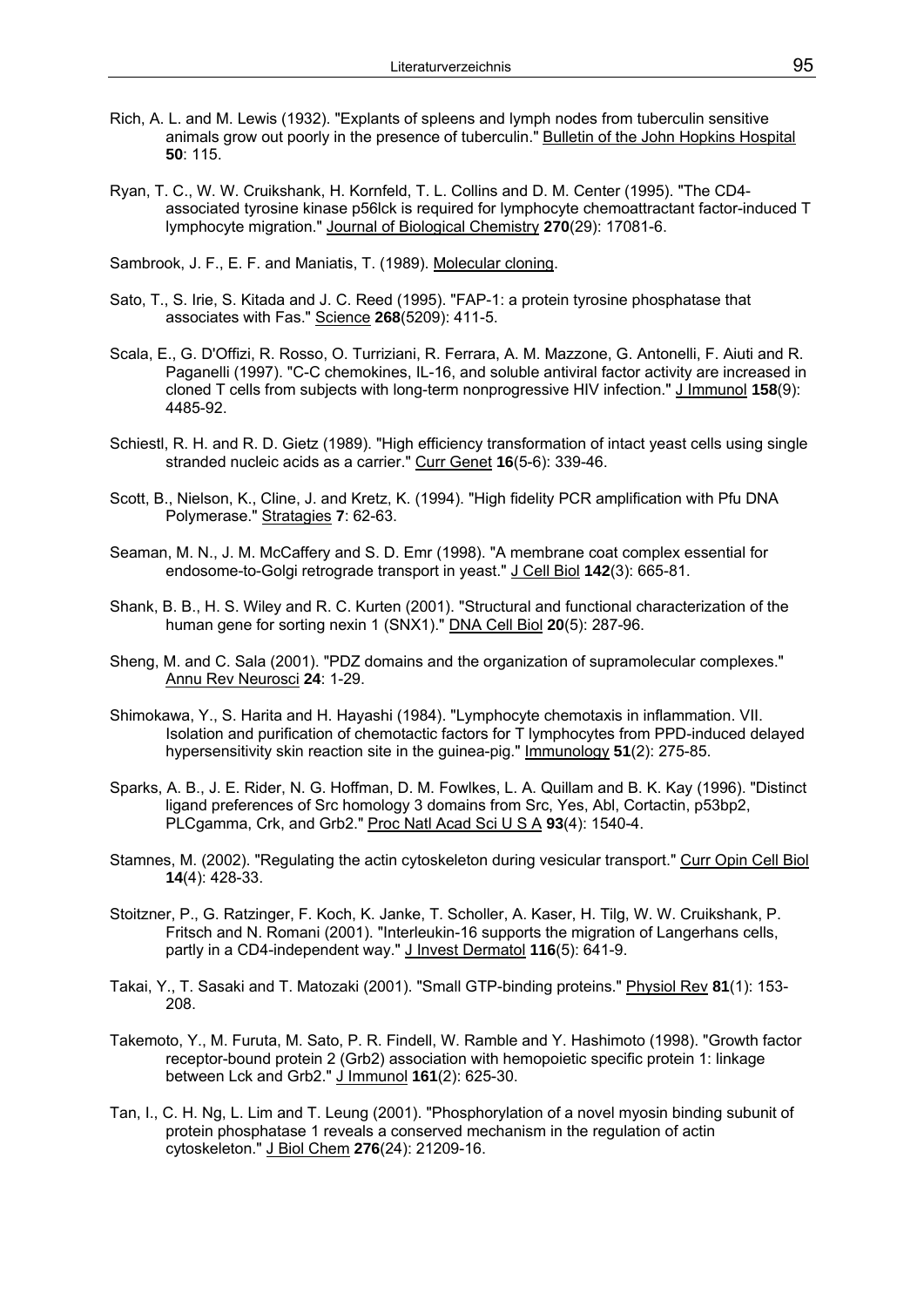- Taniuchi, I., D. Kitamura, Y. Maekawa, T. Fukuda, H. Kishi and T. Watanabe (1995). "Antigen-receptor induced clonal expansion and deletion of lymphocytes are impaired in mice lacking HS1 protein, a substrate of the antigen-receptor-coupled tyrosine kinases." Embo J **14**(15): 3664- 78.
- Teasdale, R. D., D. Loci, F. Houghton, L. Karlsson and P. A. Gleeson (2001). "A large family of endosome-localized proteins related to sorting nexin 1." Biochem J **358**(Pt 1): 7-16.
- Theodore, A. C., D. M. Center, J. Nicoll, G. Fine, H. Kornfeld and W. W. Cruikshank (1996). "CD4 ligand IL-16 inhibits the mixed lymphocyte reaction." J Immunol **157**(5): 1958-64.
- Truong, M. J., E. C. Darcissac, E. Hermann, J. Dewulf, A. Capron and G. M. Bahr (1999). "Interleukin-16 inhibits human immunodeficiency virus type 1 entry and replication in macrophages and in dendritic cells." J Virol **73**(8): 7008-13.
- Tsunoda, S., J. Sierralta, Y. Sun, R. Bodner, E. Suzuki, A. Becker, M. Socolich and C. S. Zuker (1997). "A multivalent PDZ-domain protein assembles signalling complexes in a G-proteincoupled cascade." Nature **388**(6639): 243-9.
- Uruno, T., P. Zhang, J. Liu, J. J. Hao and X. Zhan (2003). "Haematopoietic lineage cell-specific protein 1 (HS1) promotes actin-related protein (Arp) 2/3 complex-mediated actin polymerization." Biochem J **371**(Pt 2): 485-93.
- Van Epps, D. E., D. A. Durant and J. W. Potter (1983). "Migration of human helper/inducer T cells in response to supernatants from Con A-stimulated suppressor/cytotoxic T cells." Journal of Immunology **131**(2): 697-700.
- Van Epps, D. E., J. W. Potter and D. A. Durant (1983). "Production of a human T lymphocyte chemotactic factor by T cell subpopulations." Journal of Immunology **130**(6): 2727-31.
- Vollhardt, Karin (2002), "Charakterisierung der physiologischen Funktionen des Interleukin-16- Vorläuferproteins." Logos Verlag Berlin
- Walenta, J. H., A. J. Didier, X. Liu and H. Kramer (2001). "The Golgi-associated hook3 protein is a member of a novel family of microtubule-binding proteins." J Cell Biol **152**(5): 923-34.
- Walker, C. M. and J. A. Levy (1989). "A diffusible lymphokine produced by CD8+ T lymphocytes suppresses HIV replication." Immunology **66**(4): 628-30.
- Walker, C. M., D. J. Moody, D. P. Stites and J. A. Levy (1986). "CD8+ lymphocytes can control HIV infection in vitro by suppressing virus replication." Science **234**(4783): 1563-6.
- Walma, T., C. A. Spronk, M. Tessari, J. Aelen, J. Schepens, W. Hendriks and G. W. Vuister (2002). "Structure, Dynamics and Binding Characteristics of the Second PDZ Domain of PTP-BL." J Mol Biol **316**(5): 1101-10.
- Ward, P. A., H. G. Remold and J. R. David (1969). "Leukotactic factor produced by sensitized lymphocytes." Science **163**(871): 1079-81.
- Weaver, A. M., M. E. Young, W. L. Lee and J. A. Cooper (2003). "Integration of signals to the Arp2/3 complex." Curr Opin Cell Biol **15**(1): 23-30.
- Westerberg, L., G. Greicius, S. B. Snapper, P. Aspenstrom and E. Severinson (2001). "Cdc42, Rac1, and the Wiskott-Aldrich syndrome protein are involved in the cytoskeletal regulation of B lymphocytes." Blood **98**(4): 1086-94.
- Willott, E., M. S. Balda, A. S. Fanning, B. Jameson, C. Van Itallie and J. M. Anderson (1993). "The tight junction protein ZO-1 is homologous to the Drosophila discs-large tumor suppressor protein of septate junctions." Proceedings of the National Academy of Sciences of the United States of America **90**(16): 7834-8.